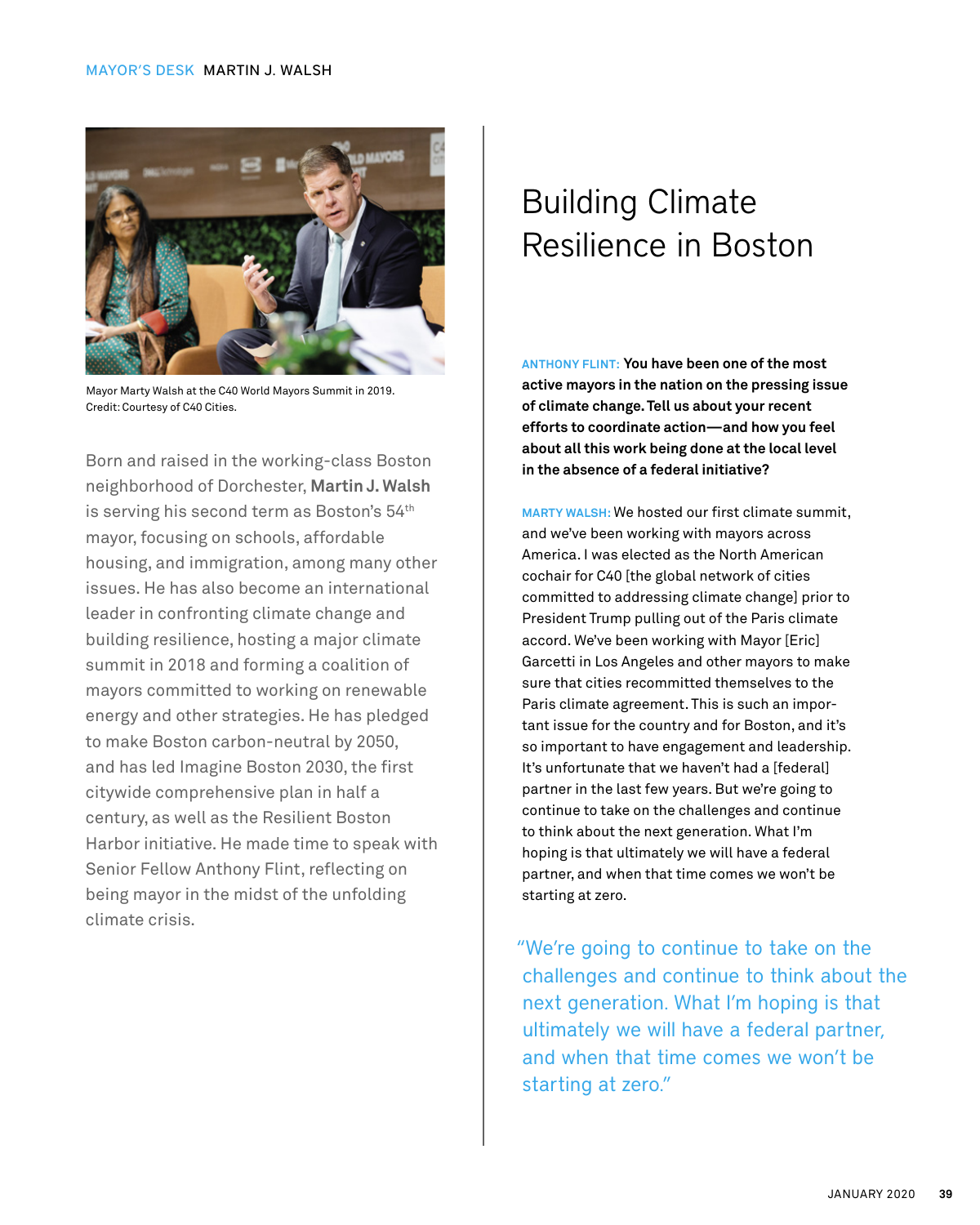

Mayor Walsh addresses the Boston Climate Strike at City Hall Plaza in September 2019. The event was part of a global, student-led climate protest. Credit: Jeremiah Robinson, courtesy of City of Boston Mayor's Office.

**AF: Turning first to mitigation: what are the most important ways that cities can help reduce carbon emissions? Should cities require the retrofitting of older buildings, for example, to make them more energy efficient?**

**MW:** We have a program called Renew Boston Trust, identifying energy savings in city-owned buildings. It's important to be sure we start in our own backyard. We have 14 buildings underway for retrofits—libraries, community centers, police and fire stations. Secondly, we're looking at electrifying some of our vehicles. The third piece is looking at retrofitting and new construction, making sure all new construction is built to higher performance standards with fewer carbon emissions. Ultimately, as we think about reducing carbon emissions, we are looking at 85,000 buildings in our city . . . if we want to hit net zero carbon by 2050, we'll have to retrofit those buildings, large and small. Then there's transportation—getting our transportation system to be cleaner and greener. Even if we had a strong national policy, it's ultimately the cities that will have to carry out the reductions.

**AF: Even if we stopped all carbon emissions tomorrow, the planet will still have to manage significant sea-level rise, flooding, volatile weather, wildfires, and more, because of inexorably rising temperatures. What are the most promising efforts here and around the country in building resilience?**

**MW:** For Boston and East Coast cities and oceanfront property, our Resilient Boston Harbor plan lays out some good strategies. We have 47 miles of shoreline, and rivers that run through and border our city. We've looked at [the 2012 Atlantic hurricane] Superstorm Sandy and at what happened in Houston [due to Hurricane Harvey in 2017], in terms of protecting people in major flooding events. We have one big plan for the harbor, but there are other neighborhoods where we have to make sure we're prepared. We're doing planning studies in all of these areas [under the Climate Ready Boston initiative] to deal with sea-level rise. They eventually become one environmental plan.

It is a public safety matter. It's about quality of life and the future of our city. In the past,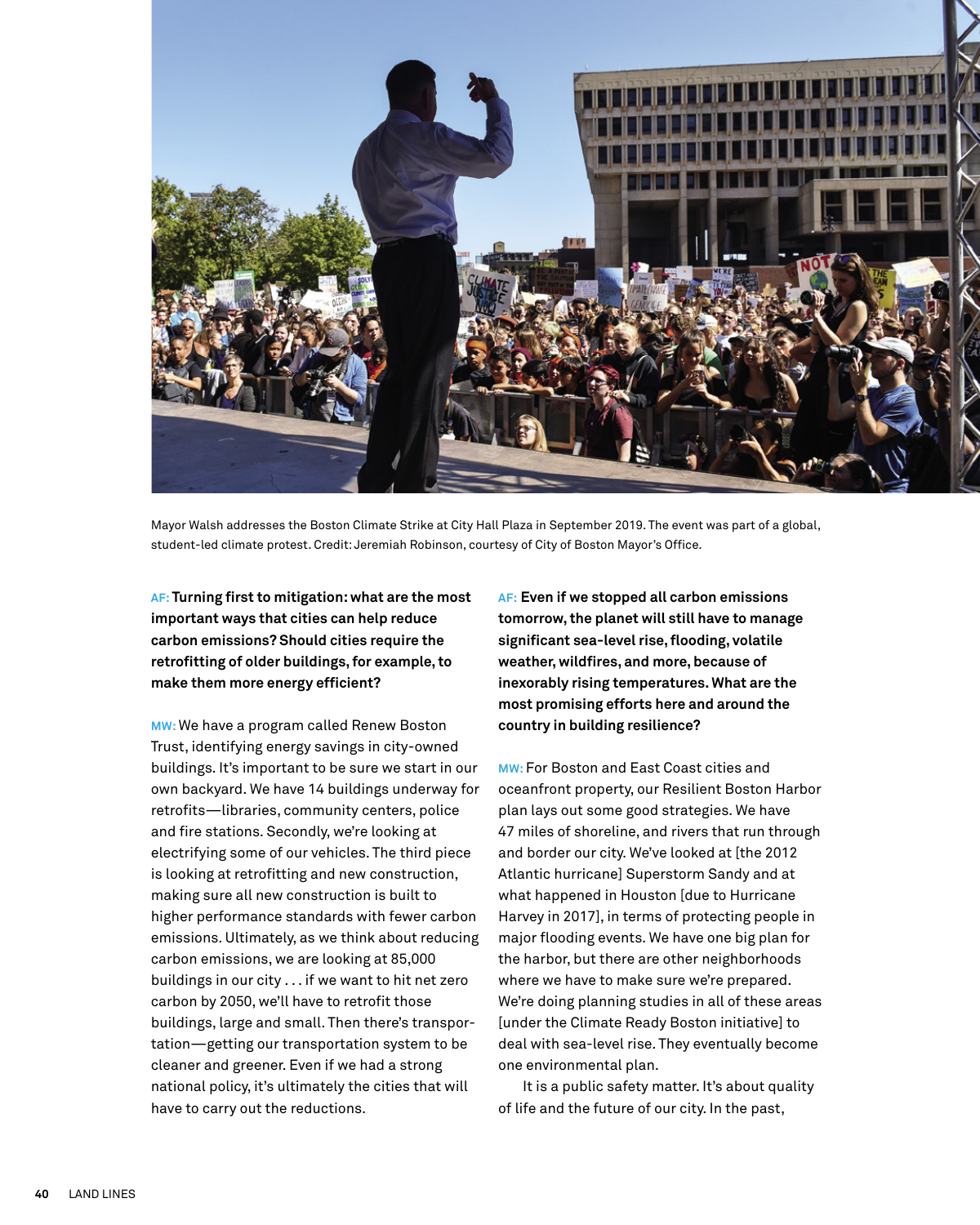"It is a public safety matter. It's about quality of life and the future of our city. In the past, mayors have focused on economic development and transportation and education. Today, climate change, resilience, and preparedness are part of the conversation in ways they weren't 25 years ago."

mayors have focused on economic development and transportation and education. Today, climate change, resilience, and preparedness are part of the conversation in ways they weren't 25 years ago.

**AF: At the Lincoln Institute, we're big believers in working with nature through blue and green infrastructure—and coming up with new ways to pay for it. Are you also a fan of this approach, which the Dutch and others have developed?**

**MW:** Resilient Boston Harbor is really a green infrastructure plan. One project that speaks to that is Martin's Park, named for Martin Richard [the youngest victim of the 2013 Boston Marathon bombing]. We raised parts of the park to prevent flood pathways, and installed mini piles and vegetated beds reinforced with stone to prevent erosion at higher tides. We're looking at doing something like that throughout the inner harbor. We're spending \$2 million at Joe Moakley Park, which is the start of major flood pathways to several neighborhoods . . . we're

trying to cut back on as much flood-related property damage and disruption of people's lives as possible. Berms and other barriers can help keep the water out . . . but there are opportunities to let the water through and not let it build up, in a major storm event.

**AF: In addition to new taxes that have been proposed, would you support a value capture arrangement where the private sector contributes more to these kinds of massive public investments?** 

**MW:** On top of private investment—which we're going to need more of—we are working with philanthropic organizations to see if some philanthropic dollars can go into these kinds of projects. In our budget this year, we're dedicating 10 percent in capital budget to resilience. We're also looking at taking some dedicated revenue and putting it into resilience. For example, we raised fines and penalties for parking violations. That will go right back into transportation and resilience, including things like raising streets



Martin's Park, named for the youngest victim of the 2013 Boston Marathon bombing, is part of Boston's effort to build resilience by reducing erosion and flood risks. Credit: John Wilcox, courtesy of City of Boston Mayor's Office.